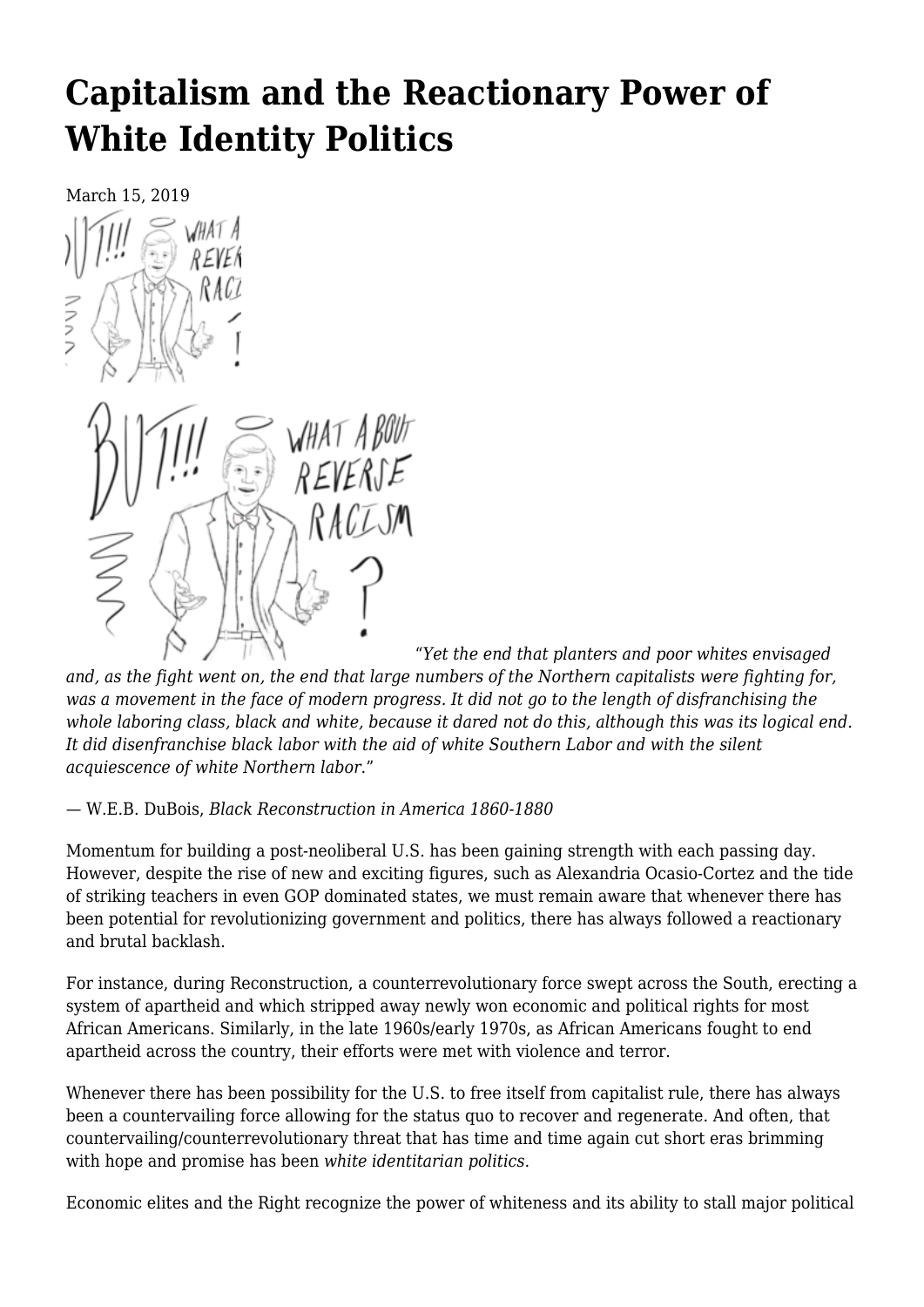and economic progress. Although there is now an energized Left in this country, there remains the opportunity for white identity politics to reemerge more potent than ever, especially as Donald Trump and his billionaire allies are desperate to maintain their power in the face of demographic change and the reality that many young people have become jaded with capitalism. If the Left hopes to succeed in turning their vision for economic and political liberation into reality, understanding the reactionary power of white identity politics is essential.

# **Whiteness and the Project of U.S. Capitalism**

When the U.S. state was first forged by European American men of economic privilege like George Washington and Thomas Jefferson, their goal was to preserve their own interests. They did this by elevating the protection of property rights and in forging ahead in the development of a capitalist economy.

What this meant, however, for the vast majority of Americans, who were also European but were at the bottom rung of the economic hierarchy, was that access to economic power was limited. Hoping to pacify the white masses and prevent them from uprising, the founding fathers allowed those defined as "white" the right to vote and the right to certain other freedoms while most African Americans and the indigenous were denied those very same rights and freedoms.

As noted by Matthew Frye Jacobson and David Roediger, by restricting certain rights to mostly whites and denying them to African American and the indigenous, this cultivated a sense of superiority, even among white workers, and a feeling of cross-class "solidarity" between white workers and the white elite. Instead of viewing the world as divided between themselves and those who exploited them, many white workers soon accepted the premise that they, along with their white employers, shared in a struggle over resources against the "uncivilized" black and brown people.

Over the years, the contours and shape of whiteness would shift to meet the needs of the economic and political elite. When the Irish and Italian first arrived, they were discriminated against by other European Americans. However, after the Civil War, Northern and Southern elites understood that to avert rebellion from a white and black alliance, the Irish and newer European immigrants must be integrated into the mainstream. Establishment politicians started to encourage other white Americans to accept them and the Irish and Italian immigrants learned to distance themselves from African Americans by refusing to work with them and by supporting explicitly white supremacist political candidates.

Matthew Frye Jacobson writes in *Whiteness of a Different Color: European Immigrants and the Alchemy of Race*, "The contending forces that have fashioned and refashioned whiteness in the United State across time, I argue, are capitalism (with its insatiable appetite for cheap labor) and republicanism (with its imperative of responsible citizenship)."

Whiteness provides for some to be included into the mainstream but on terms that preserves the overarching economic and political structure of capitalism, which means that the wealth produced by white and black workers is still to be siphoned off into the coffers of the capitalist class.

# **The Reactionary Power of Whiteness**

The era of Reconstruction marked the expansion of political and economic freedom. Land was gradually redistributed to African Americans who had just been emancipated. Education and voting rights had finally become accessible as well, especially for African Americans.

However, reactionary Northern and Southern economic elites feared that these changes could strip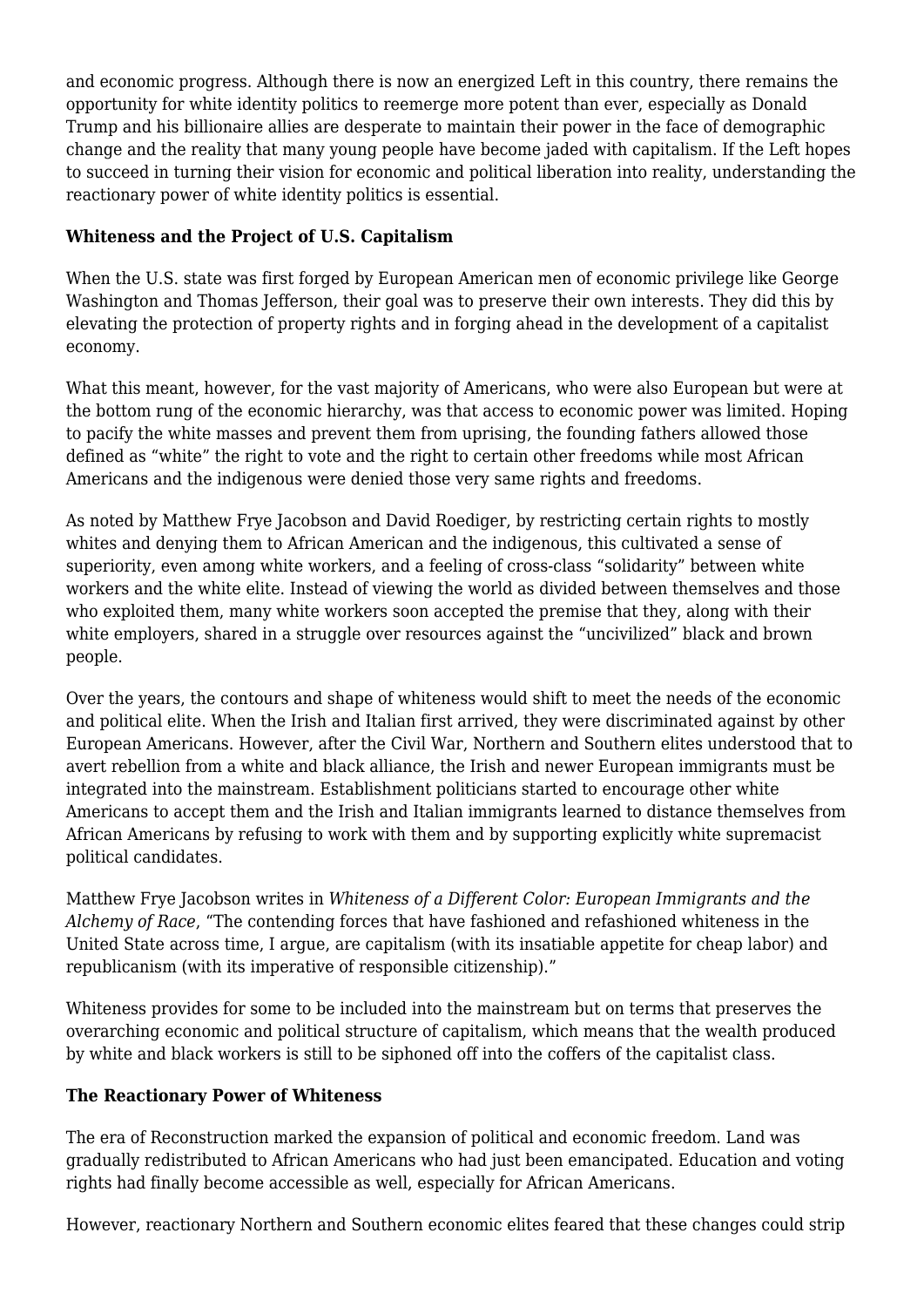them of their power and lead to a dismantling of economic and political hierarchies. Therefore, to prevent any of these changes taking root, the elite exploited white resentment among the white masses, suggesting that if the previous economic and political hierarchy was to be overturned, then the "uncivilized" black population would reign over the "civilized" white one.

"The race element was emphasized in order that property-holders could get the support of the majority of white laborers and make it more possible to exploit Negro labor," DuBois explained in *Black Reconstruction*, his magnum opus on the conditions of race and class in the U.S. following the Civil War. He added, "But the race philosophy came as a new and terrible thing to make labor unity or labor class-consciousness impossible. So long as the Southern white laborers could be induced to prefer poverty to equality with the Negro, just so long was a labor movement in the South made impossible."

The strategy succeeded as whites terrorized their black neighbors rather than their white bosses. Southern legislators passed laws that stripped African Americans of their newly won freedoms, including the right to vote, while retaining it for whites, which reinforced the feelings of superiority and entitlement.

Similarly, by the 1960s and 1970s, the U.S. was once more experiencing significant challenges to its political order. Black radicals were on the frontline demanding an end to exploitation alongside Chicano and Asian American activists as well as white radicals and allies. However, the right-wing and those invested in "protecting" property rights and other bourgeois values, including so-called republicanism, gradually developed a coalition of white Americans, including working-class to middle, whose white entitlement and aggrievement were once more activated.

"Cartoonish rhetoric proliferated," Jefferson Cowie explains in *The Great Exception*, "For example, the suggestion that working peoples' taxes were being pipelined directly to black welfare recipients, a racist fantasy catalyzed by Reagan's Cadillac-driving 'welfare queen' stories, which helped many people justify pulling the Republican lever for the first time in generations of their families' history."

A white backlash politics was reenergized and sustained over several election cycles, elevating the political careers of men like Richard Nixon, Ronald Reagan and of course, Donald Trump. These right-wing politicians and their corporate allies have appealed to whiteness as they dismantle the welfare state and replace it with a neoliberal one in which the economic elite hordes the country's wealth while everyone else has to work multiple jobs to survive. White Americans are told, implicitly and explicitly, that it's their African American neighbors and immigrants of color who are making life difficult for them and that white businessmen and white politicians are the only ones to trust.

# **A Radical Response**

The reality is those in power, the financial elite and their allies, realize that there is still a window of opportunity to maintain their influence and wealth for decades to come, even when the demographics shift. As Nancy MacLean and others like Wendy Brown and Quinn Slobodian have noted, those who have wanted to sustain their economic rule and believe in so-called "unfettered" free markets and capitalism have long understood that they must curtail democratic accountability and the ability for "ordinary people" to influence policy.

Before white identity politics becomes less and less significant due to demographic changes, elites and their right-wing allies hope to weaponize whiteness in the interim to elect politicians who support anti-democratic and anti-egalitarian laws and measures, such as passing voter I.D. laws or appointing lifetime judges who are increasingly pro-business and anti-egalitarian. Consequently, it is in the interests of the anti-capitalist Left to inoculate enough white Americans, especially its